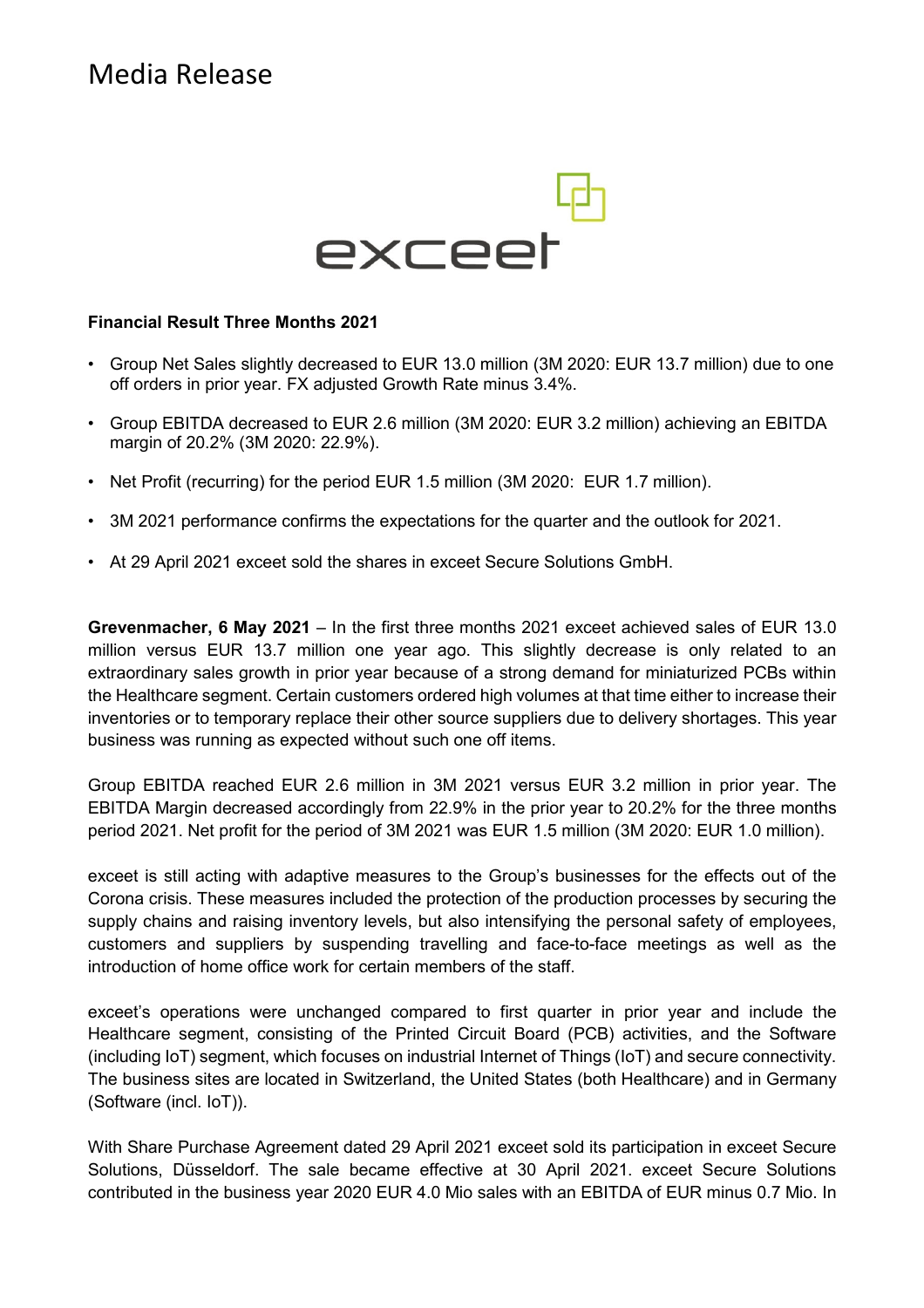3M 2021 net sales amounted of EUR 0.9 million (3M 2020: EUR 1.0 million) and EBITDA of EUR minus 0.2 million (3M 2020: EUR minus 0.2 million).

#### **Healthcare Segment**

In the first quarter of 2021, the segment realized net sales of EUR 10.3 million (3M 2020: EUR 11.4 million) accounting for 79.4% (3M 2020: 82.9%) of Group net sales. The EBITDA for the first three months 2021 amounted to EUR 3.0 million (3M 2020: EUR 3.8 million), down 21.6% resulting in an EBITDA margin of 28.7% (3M 2020: 33.1%).

The exceptionally strong 3M 2020 performance of the segment was driven by high volume orders from individual customers as one off orders.

## **Software (including IoT) Segment**

In the reporting period between January and March, the segment contributed net sales of EUR 2.7 million (3M 2020: EUR 2.4 million) representing 20.6% (3M 2020: 17.1%) of Group net sales. The EBITDA increased from EUR 0.0 million for three months 2020 to plus EUR 0.1 million for three months 2021.

The segment comprises the companies Lucom GmbH and exceet Secure Solution GmbH. With Share Purchase Agreement dated 28 April 2021 exceet sold its participation in exceet Secure Solutions, Düsseldorf. exceet Secure Solutions provided in 3M 2021 net sales of EUR 0.9 million (3M 2020: EUR 1.0 million) and EBITDA of EUR minus 0.2 million (3M 2020: EUR minus 0.2 million).

## **Outlook**

exceet Group's business development during first three months started as expected. While Software business remained relatively stable in 2021, the Healthcare business decreased in 3M 2021 slightly less as expected compared to prior year.

Business environment 2021 will be still driven by COVID-19 pandemic. The management is confident that exceet's business is resistant enough and will not be as negatively impacted as other sectors. Currently after the first quarter of 2021 positive performance is still ongoing with a good visibility for the second quarter 2021.

For 2021 exceet will miss about EUR 4 million net sales contributed by exceet Secure Solutions GmbH in prior year, but exceet's Management is still aiming for expected sales and for financial performance as in 2020. Focus to measure the performance is EBITDA, unchanged to prior years.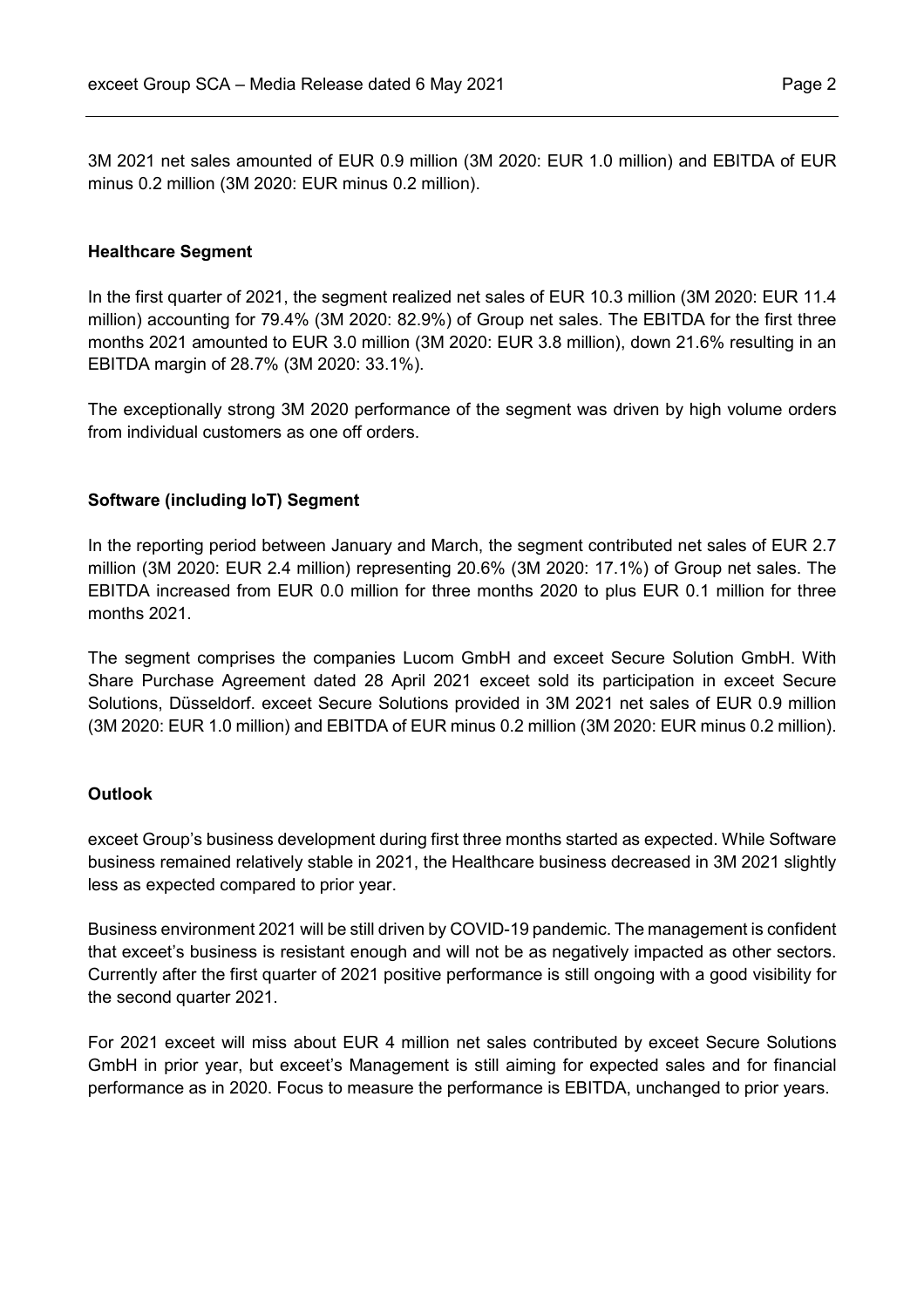# **Annex: Performance and Structural Data Three Months 2021**

Performance Report on the Three Months 2021 available at https://www.exceet.com/Q1-2021-Report

and Company Presentation at https://www.exceet.com/Q1-2021-Presentation

#### **Please contact for further information:**

**Email:** investor.relations@exceet.com exceet Group SCA 17, rue de Flaxweiler L-6776 Grevenmacher Phone +352 28 38 47 20

ISIN LU0472835155 (Public Shares), Regulated Market, Prime Standard, Frankfurt/Main

## **exceet will announce half year results 2021 on 5 August 2021**

(after closing of the market)

#### **About exceet**

exceet is a listed holding company focusing on technology corporations within the healthcare and software markets.